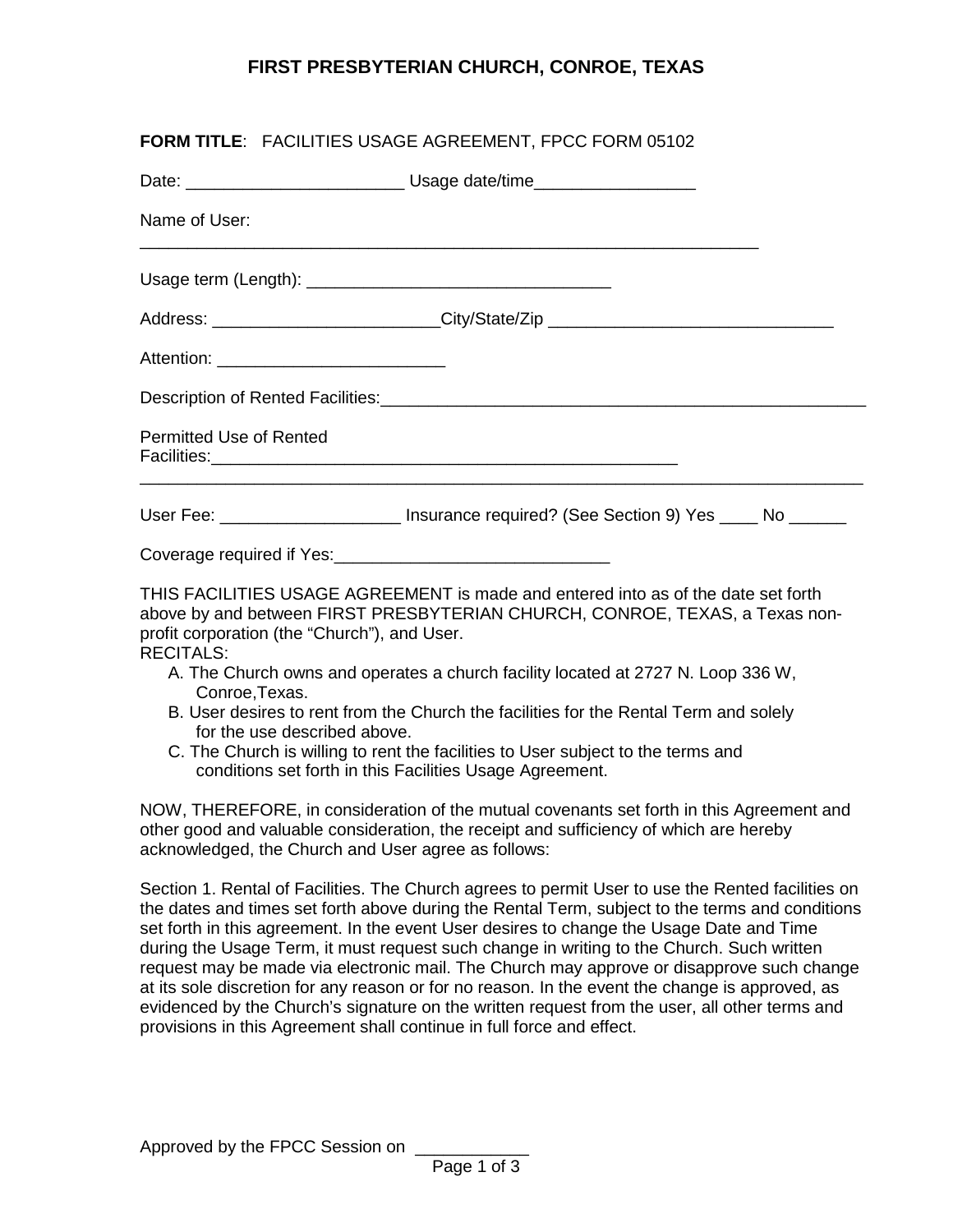Section 2. Payment of Fee. User agrees to pay the User Fee for the Rented Facilities in the amount set forth above. User shall pay the total user Fee to the Church no later than ten (10) days prior to the initial Usage Date. In the event a User with multiple usage dates that extend over a period of more than a single month, the user fee shall be paid in monthly installments, each of which are due on or before the first day of each calendar month during the Usage Term.

Section 3. Booking Fee and Security Deposit. Upon the execution of this Agreement by User, User shall pay to the Church a \$50 nonrefundable booking fee and a \$200 security deposit. The \$50 booking fee will be credited against the final installment or installments of the Usage Fee. The Church may use the Security deposit to pay for cleaning of the Rented Facilities or for repairing damages to any Church property damaged by User during the Usage Term. After paying for such cleaning or repairs, the Church will return, within thirty days after the end of the Usage Term, the remaining portion of the security deposit to User at User's address set forth above.

Section 4. Term of Agreement. The term of this Agreement is the Usage Term set forth above. Either party may terminate this Agreement prior to the end of the Usage Term with five days written notice to the other party. Notwithstanding the foregoing, the Church may terminate this Agreement immediately upon written notice to User in the event of User's violation, as determined in the Church's sole discretion, of any of the Rules for Usage set forth in Section 5 below. If this Agreement is terminated prior to the end of the Usage Term, the Church will refund to User any prepaid Usage Fee for the term for which User has not used the Rented Facilities.

Section 5. Rules for Usage. The following rules pertain to the User and all individuals participating in the User's events and activities on Church property and are conditions for any usage or continued usage of the Rented Facilities: (a) No profanity on Church property; (b) No possession or consumption of alcoholic beverages, tobacco products, or any illegal drug or substance of Church property; (c) No destruction or damage of Church property, including, without limitation, hanging any items on walls of the Church in such a manner that will leave holes or marks on the walls; (d) No horseplay, rough-housing, skateboarding, rollerblading or similar activities on Church property; and (e) No activities or events other than the permitted uses set forth above as the Use of Rental Facilities.

Section 6. Condition of Rented Facilities. The Rented facilities are provided by the Church to User "AS IS" and WITHOUT WARRANTY OR REPRESENTATION WHATSOEVER. User agrees to return the Rented Facilities to the Church in substantially the same condition, normal wear and tear excepted, as it was at the beginning of the Usage Term. User will be responsible for all damages to any Church property caused by User or arising from User's use of the Rented Facilities.

Section 7. Release of Liability. USER HEREBY RELEASES THE CHURCH FROM ALL LIABILITY RELATING TO THE RENTED FACILITIES OR ANY OF THE CHURCH PROPERTY, INCLUDING, BUT NOT LIMITED TO LIABILITY FROM THE CHURCH'S NEGLIGENCE, WHETHER CONTRIBUTORY, SOLE, OR JOINT, ARISING OUT OF OR